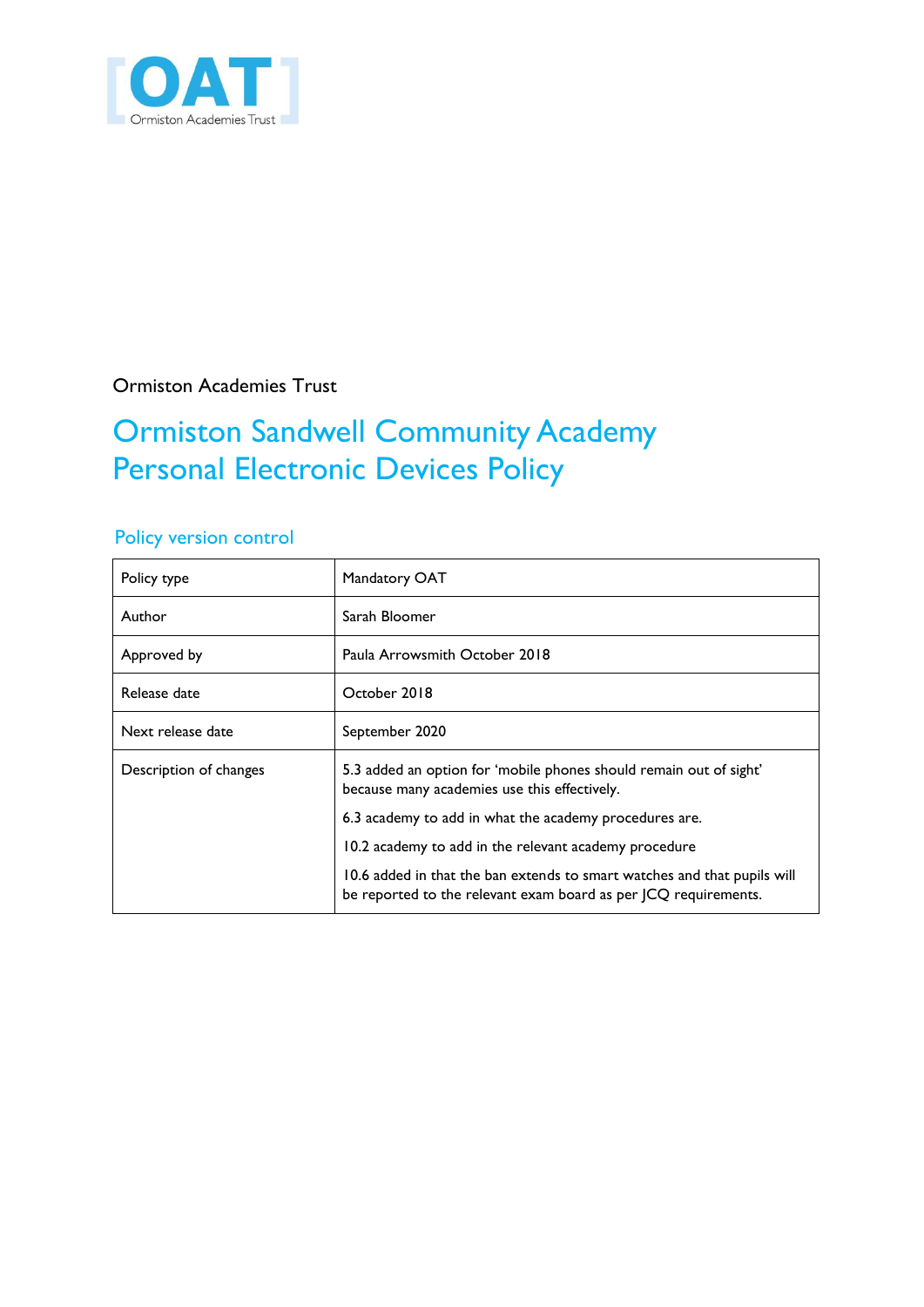

### Contents:

<span id="page-1-0"></span>

| 1. Statement of intent            | Page 3 |
|-----------------------------------|--------|
| 2. Key roles and responsibilities | Page 3 |
| 3. General property               | Page 3 |
| 4. Personal electronic devices    | Page 3 |
| 5. Acceptable use                 | Page 4 |
| 6. Unacceptable use               | Page 4 |
| 7. Cyberbullying                  | Page 5 |
| 8. Spot checks                    | Page 5 |
| 9. Accessing data                 | Page 5 |
| 10. Sanctions                     | Page 5 |
| <b>II. Policy review</b>          | Page 6 |

Appendix 1: Pupil Personal Electronic Devices Agreement

Appendix 2: Parental Personal Electronic Devices Agreement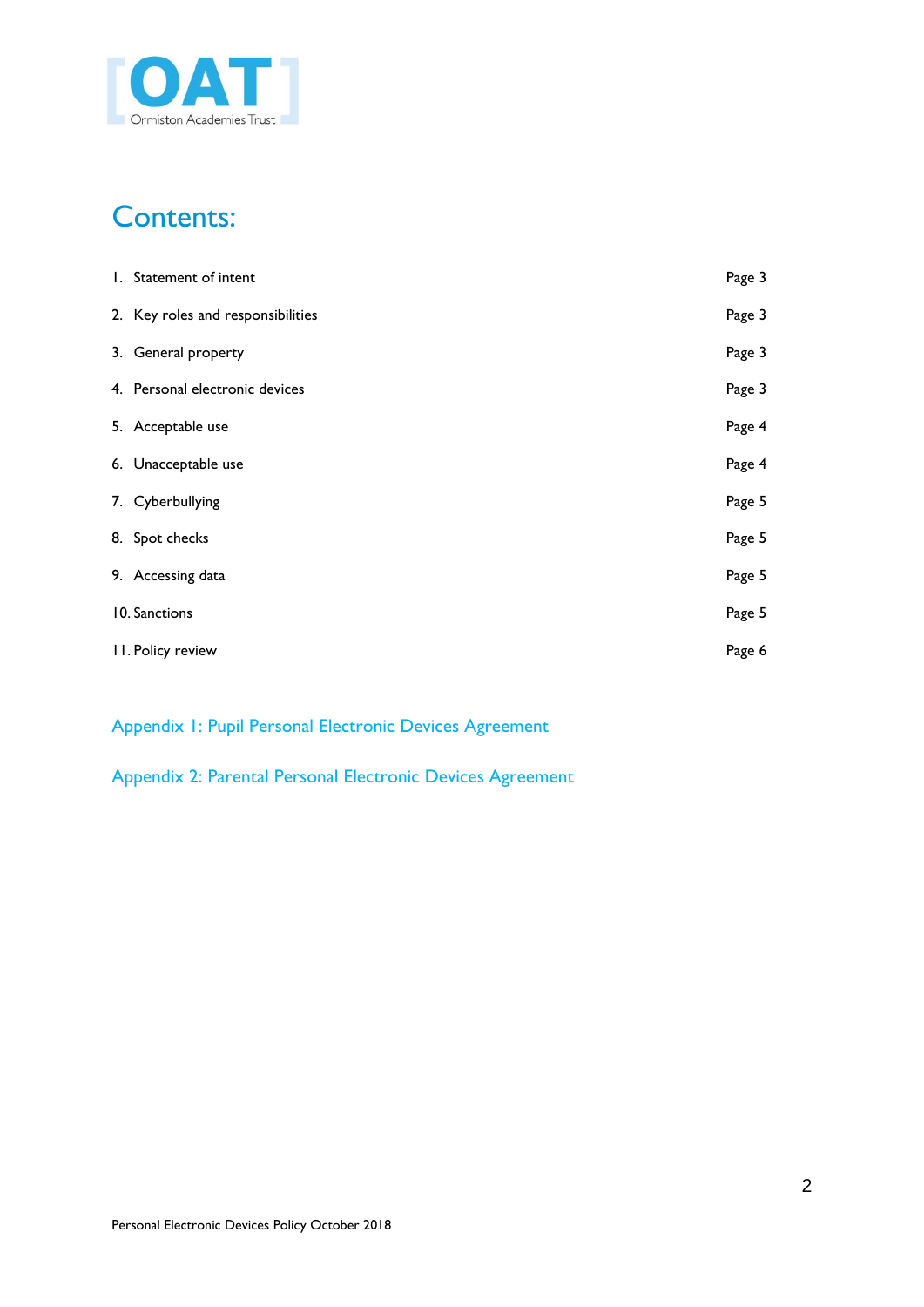

### 1. Statement of intent

Ormiston Sandwell Community Academy accepts that personal mobile phones and tablets are often given to pupils by their parents to ensure their safety and personal security.

Mobile phones, digital music players and other personal electronic devices have become more widely available.

As a school, we must make a sensible and practical response. We understand that parents wish their children to carry a mobile phone for their personal safety, whilst students may wish to bring additional devices to the academy for other reasons.

Ormiston Sandwell Community Academy Behaviour Policy allows students to bring mobile phones onto the site. However student mobile phone use is not allowed during lesson time. The use of these devices is allowed during Break and Lunchtime but NOT in the building. The phones have no access to the Academy WiFi network (students are not allowed access to the wireless access code). Student phones are brought on to the school site at their own risk.

### 2. Key roles and responsibilities

2.1 The governing body has overall responsibility for the implementation of the personal electronic devices policy and procedures of Ormiston Sandwell Community Academy.

2.2 The governing body has overall responsibility for ensuring that the Personal Electronic Devices Policy, as written, does not discriminate on any grounds, including but not limited to ethnicity/national origin, culture, religion, gender, disability or sexual orientation.

2.3 The principal has responsibility for handling complaints regarding this policy as outlined in the academy's Complaints Policy.

2.4 The Principal will be responsible for the day-to-day implementation and management of the personal electronic devices policy and procedures of Ormiston Sandwell Community Academy.

### 3. General property

3.1 Pupils are responsible for their own belongings.

3.2 Exercise books, planners, text books, electronic equipment, stationery and folders issued by Ormiston Sandwell Community Academy remain the property of the academy and should be treated as such.

3.3 Pupils are responsible for replacing lost or damaged academy property, including electronic devices.

#### 4. Personal electronic devices

Personal electronic devices include, but are not limited to, existing and emerging:

4.1 Mobile communication systems and smart technologies (mobile phones, iPhones, Smartphones, internetenabled phones, smart watches etc.).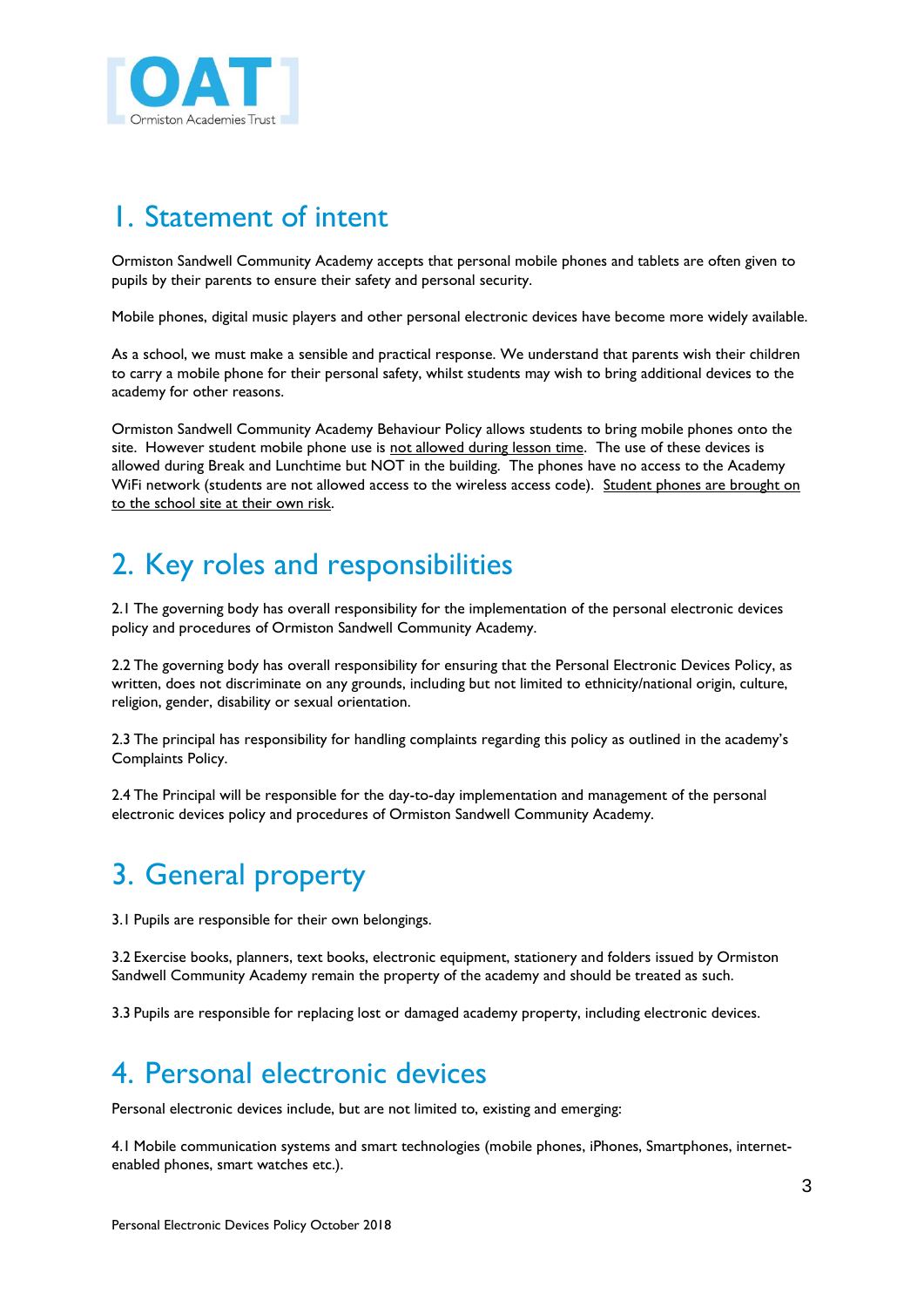

4.2 Personal Digital Assistants (PDA) (Palm organizers, pocket PCs, etc.)

4.3 Handheld entertainment systems (video games, CD players, compact DVD players, MP3 players, iPods, earphones, etc.).

4.4 Portable internet devices (mobile messengers, iPads, etc.).

4.5 Wireless handheld technologies or portable information technology systems (used for word processing, wireless internet access, image capture/recording, sound recording, and information transmitting/receiving/storing, etc.).

4.6 Ormiston Sandwell Community Academy acknowledges the increasing use of mobile technology as part of the curriculum.

4.7 Parents/carers should be aware if their child takes a mobile phone or tablet to school.

4.8 Ormiston Sandwell Community Academy accepts no responsibility for replacing lost, stolen or damaged mobile devices either at the academy, or travelling to and from the academy.

### 5. Acceptable use

5.1 Mobile devices should be switched off and kept out of sight during classroom lessons, unless using the device as part of a lesson with the permission of their class teacher.

5.2 Mobile phones should only be used for voice calls with the expressed permission of their parents and teachers and for emergencies only.

5.3 Mobile devices should not be used in any manner or place that is disruptive to the normal routine of the academy, and can only be used outside during Break and Lunchtime.

5.4 Pupils are responsible for protecting their own personal information including their phone number.

### 6. Unacceptable use

6.1 Students should not use mobile phones to take photos, record/film images on the school site.

6.2 Files should not be sent between mobile devices and Bluetooth and WIFI functions should be disabled while on academy premises.

6.3 If pupils fall ill during academy hours, they must not use their mobile device to contact parents/carers; they should use the agreed procedures i.e. contact through Pastoral/House teams.

6.4 Under no circumstances should mobile devices be taken into examinations.

6.5 Under no circumstances should mobile devices be used in changing rooms or toilets.

6.6 Personal laptops, mobile phones or tablets must not be plugged in to outlets on the academy premises without the express permission of the principal and an up-to-date portable appliance test (PAT).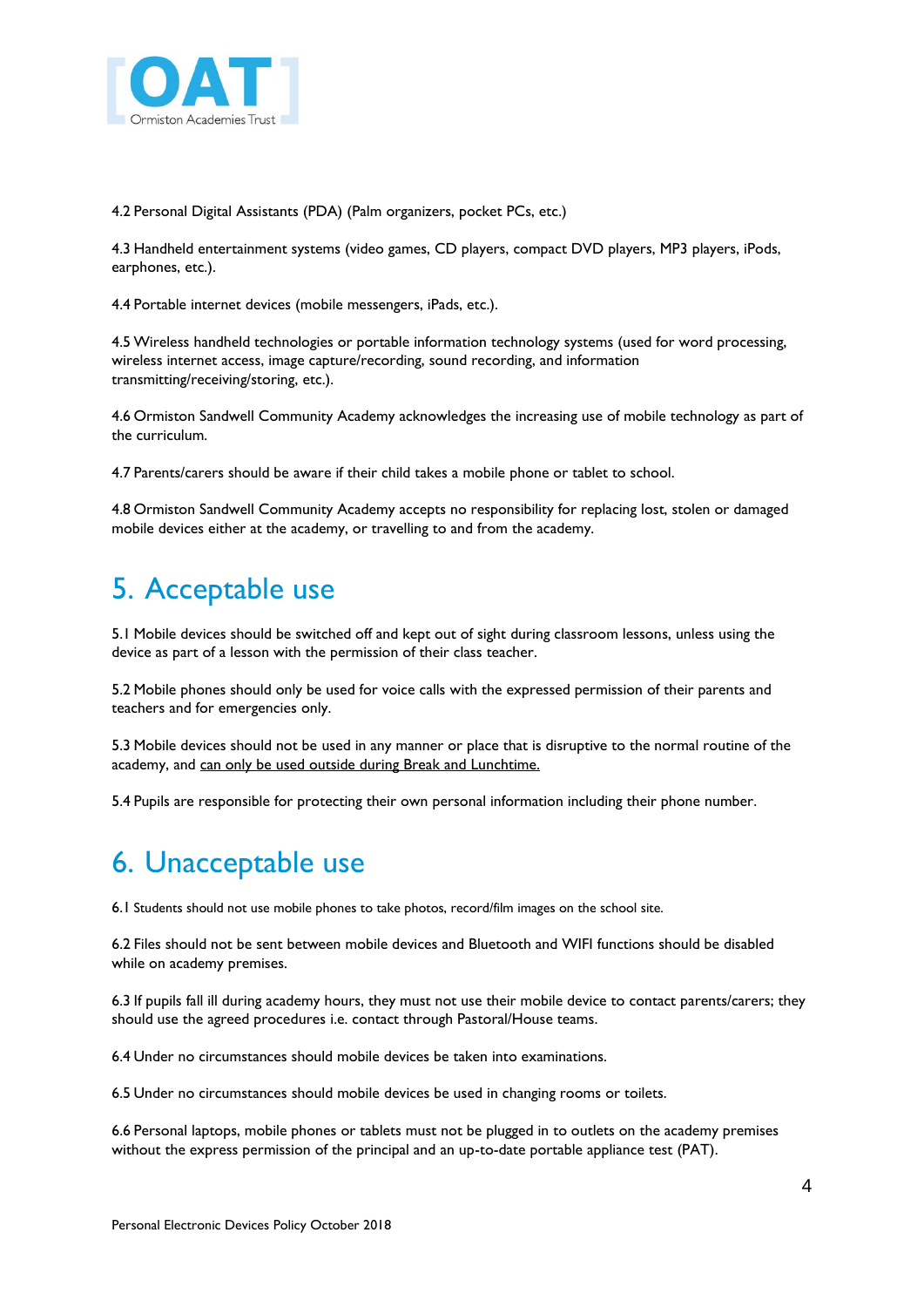

6.7 Pupils may use a portable flash drive to transfer academy work only.

# 7. Cyberbullying

7.1 At Ormiston Sandwell Community Academy cyber bullying is taken seriously.

7.2 Incidents of cyber bullying will be dealt with and reported along the same chain as the Anti-Bullying Policy.

7.3 As part of our on-going commitment to the prevention of cyber bullying, regular education and discussion about e-safety will take place as part of computing and PSHE.

### 8. Spot checks

8.1 Any teacher or staff member may ask any pupil to show them what they are doing on their mobile phone or tablet at any time.

8.2 Any teacher or staff member may ask any pupil to give them their portable flash drive at any time.

8.3 Pupils are required to comply with any request to check their mobile phone, tablet or flash drive.

8.4 Pupils are required to comply with any request to disable the screen lock function of their phone and show any teacher or staff member what they are doing.

### 9. Accessing Data

9.1 Downloading and accessing inappropriate websites and data on academy personal electronic devices is strictly prohibited.

9.2 Using the personal data of any pupil or member of staff for non-work related activity is strictly prohibited.

9.3 More information about accessing data can be found in our Data Protection Policy.

### 10. Sanctions

10.1 Using a mobile device is a privilege which can be revoked at any time.

10.2 Any pupil caught breaking the Personal Electronic Devices Policy will have their mobile device confiscated until the end of the day.

10.3 Confiscated mobile devices will be locked away securely in the principal's office.

10.4 Confiscated mobile devices must be collected by the pupil's parent/carer.

10.5 Bullying via mobile device will be disciplined in line with Ormiston Sandwell Community Academy Anti-Bullying Policy.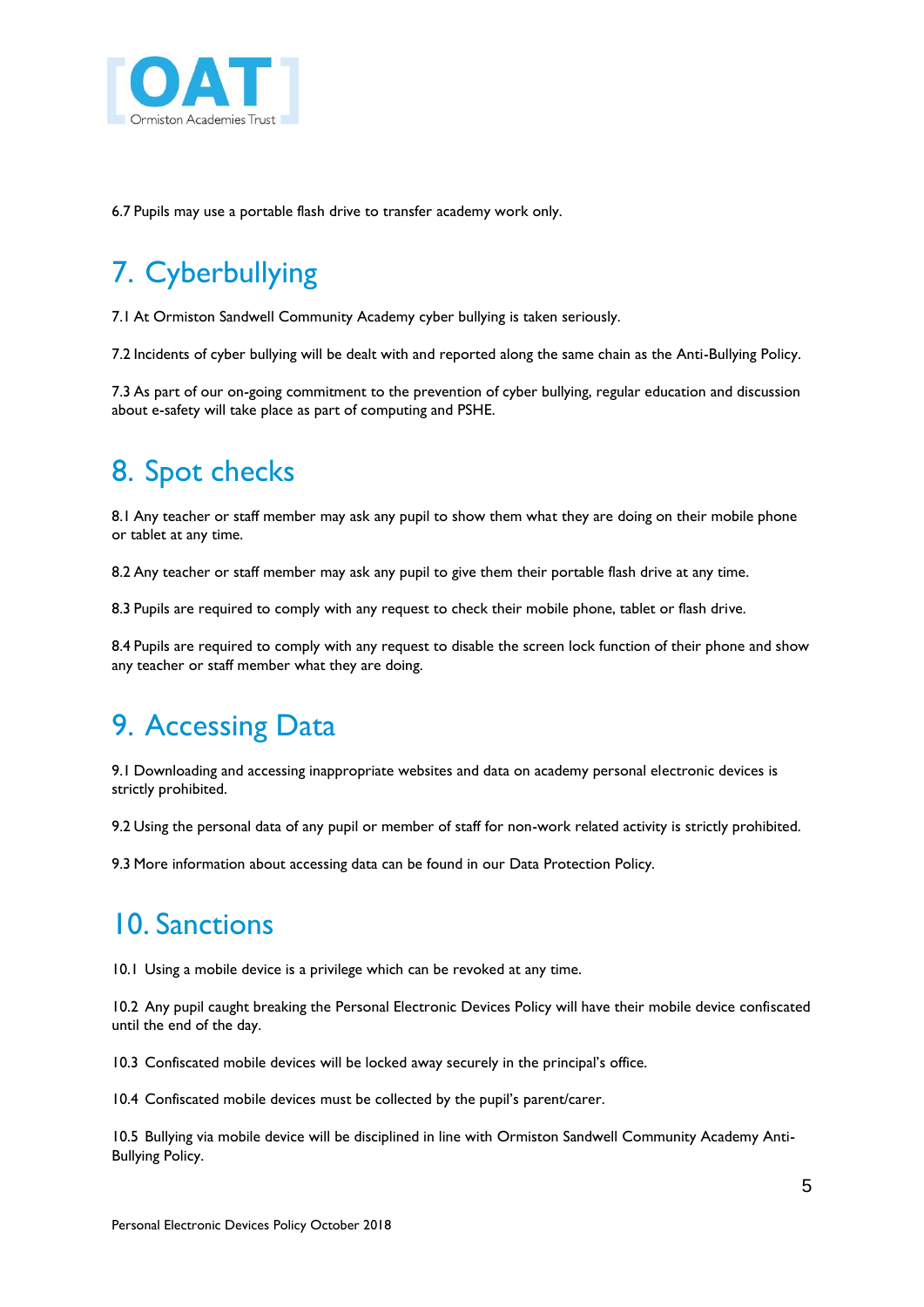

10.6 Pupils caught taking mobile phones, smart watches or tablets into examinations will be reported to the relevant exam board and will be banned from bringing devices into the academy. Their device will be confiscated until a parent collects it by prior arrangement.

### 11. Policy review

- 11.1 This policy is reviewed every two years by the Senior Leadership Team.
- 11.2 The scheduled review date for this policy is January 2021.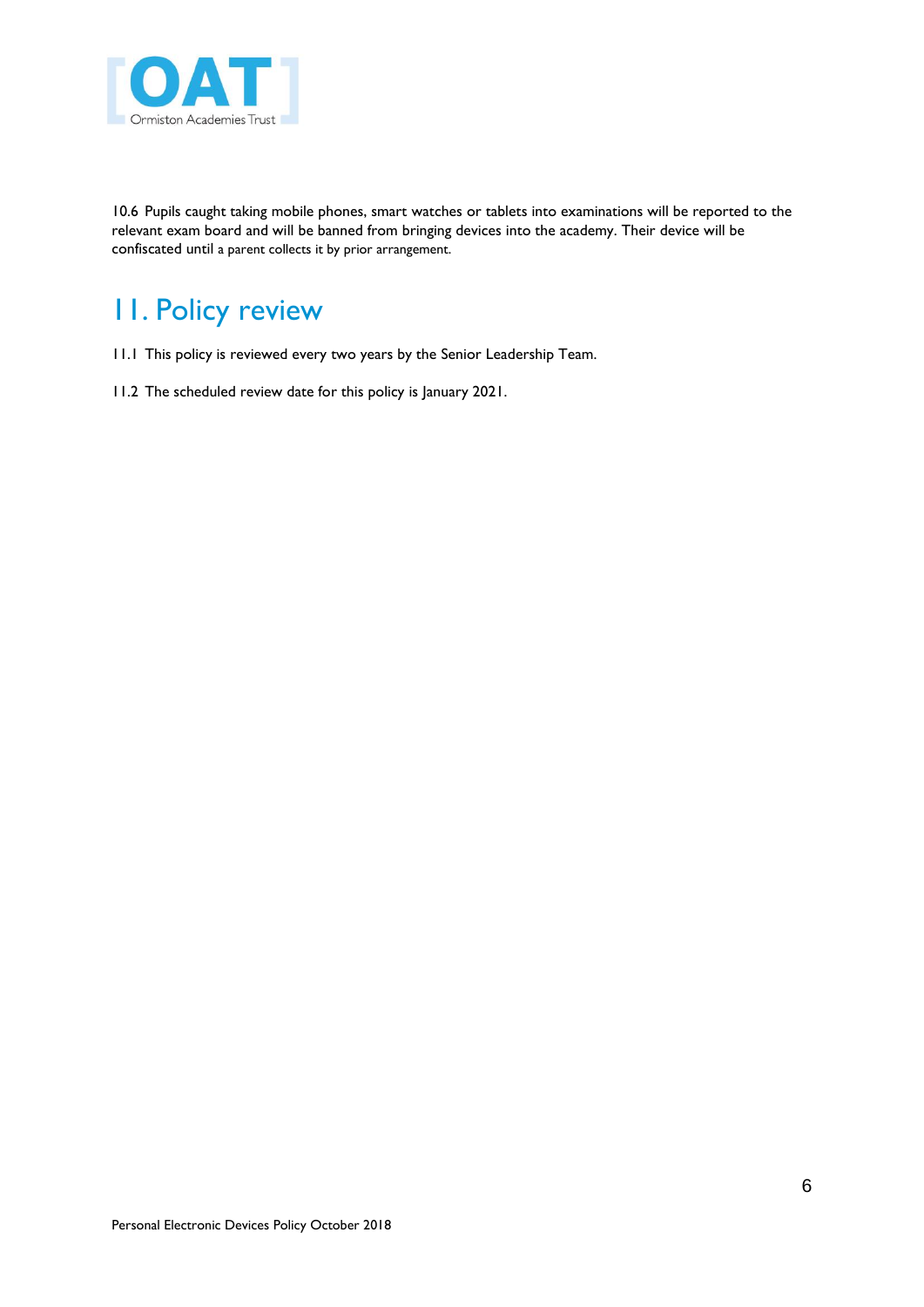

# Appendix 1: Pupil Personal Electronic Devices Agreement

| <b>Ormiston Sandwell Community Academy</b> |                                                                                                                                                                                           |  |       |  |  |  |  |
|--------------------------------------------|-------------------------------------------------------------------------------------------------------------------------------------------------------------------------------------------|--|-------|--|--|--|--|
|                                            | Pupil Personal Electronic Devices Agreement                                                                                                                                               |  |       |  |  |  |  |
|                                            |                                                                                                                                                                                           |  |       |  |  |  |  |
|                                            | _ understand that a personal electronic device is a privilege that may be taken<br>away if I abuse it. I agree to abide by the policy and understand the consequences if I fail to do so. |  |       |  |  |  |  |
|                                            |                                                                                                                                                                                           |  |       |  |  |  |  |
|                                            | Signed by:                                                                                                                                                                                |  |       |  |  |  |  |
|                                            |                                                                                                                                                                                           |  |       |  |  |  |  |
|                                            | Pupil                                                                                                                                                                                     |  | Date: |  |  |  |  |
|                                            | Parent/Carer                                                                                                                                                                              |  | Date: |  |  |  |  |
|                                            | Class Teacher                                                                                                                                                                             |  | Date: |  |  |  |  |
|                                            |                                                                                                                                                                                           |  |       |  |  |  |  |
|                                            |                                                                                                                                                                                           |  |       |  |  |  |  |
|                                            |                                                                                                                                                                                           |  |       |  |  |  |  |